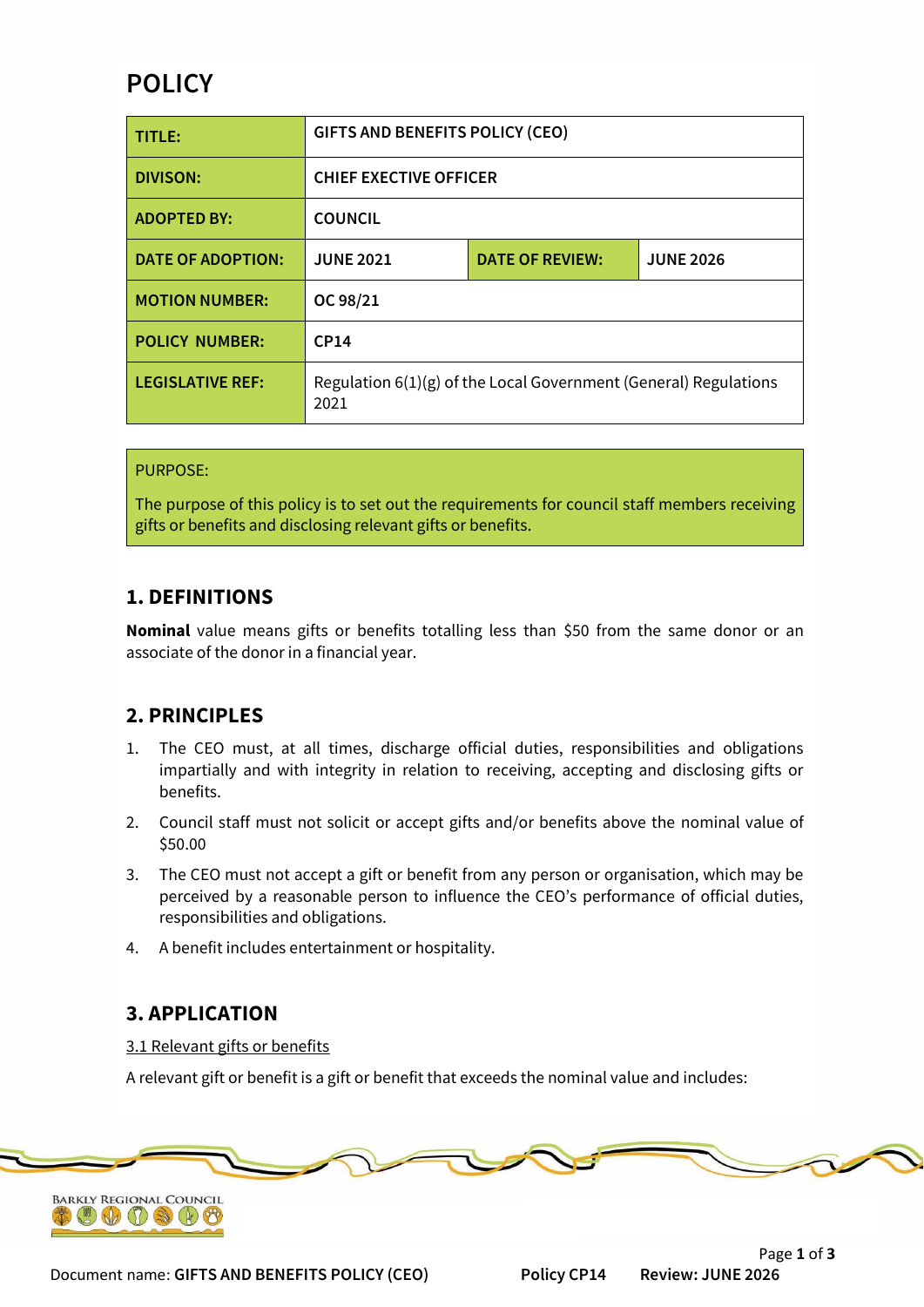- (a) a gift or benefit offered to the CEO for the Council; or
- (b) a gift or benefit offered to the CEO for the CEO or another person.

#### 3.2 Exemptions from disclosure

The following gifts or benefits are exempted from a council's CEO gifts and benefits policy:

- (a) a gift or benefit given to the CEO in a private capacity for personal use by the CEO or another person – unless the gift or benefit may be perceived by a reasonable person to improperly influence the performance of official duties, responsibilities or obligations;
- (b) a gift or benefit given to the CEO by the Council;
- (c) a protocol gift (gift or benefit that is primarily for diplomatic, ceremonial or symbolic purposes and are not be sold or otherwise transferred, unless in diplomatic, ceremonial or symbolic circumstances) given to the CEO for the Council;
- (d) a gift or benefit given to the CEO for the Council in relation to its status as a body corporate where no single individual is considered to be the recipient of the gift or benefit; or
- (e) food, hospitality or accommodation included in the attendance of meetings, conferences, training courses, functions or other events that have been paid for by the Council, and are directly relevant to the performance of the CEO's official duties, responsibilities or obligations.

#### 3.3 Rejecting gifts or benefits

- (a) a gift or benefit given to the CEO in a private capacity for personal use by the CEO or another person – unless the gift or benefit may be perceived by a reasonable person to improperly influence the performance of official duties, responsibilities or obligations;
- (b) a gift or benefit given to the CEO by the Council;
- (c) a protocol gift (gift or benefit that is primarily for diplomatic, ceremonial or symbolic purposes and are not be sold or otherwise transferred, unless in diplomatic, ceremonial or symbolic circumstances) given to the CEO for the Council;
- (d) a gift or benefit given to the CEO for the Council in relation to its status as a body corporate where no single individual is considered to be the recipient of the gift or benefit; or
- (e) food, hospitality or accommodation included in the attendance of meetings, conferences, training courses, functions or other events that have been paid for by the Council and are directly relevant to the performance of the CEO's official duties, responsibilities or obligations.

#### 3.4 Disclosure of relevant gifts or benefits

- (a) The CEO must notify the Mayor if the CEO is offered any gift or benefit that is not exempt, including in circumstances where the CEO rejects the gift or benefit.
- (b) The CEO is to notify the Mayor of with the following details:
	- the name of the donor (person or organisation) offering the gift or benefit;

Page **2** of **3**